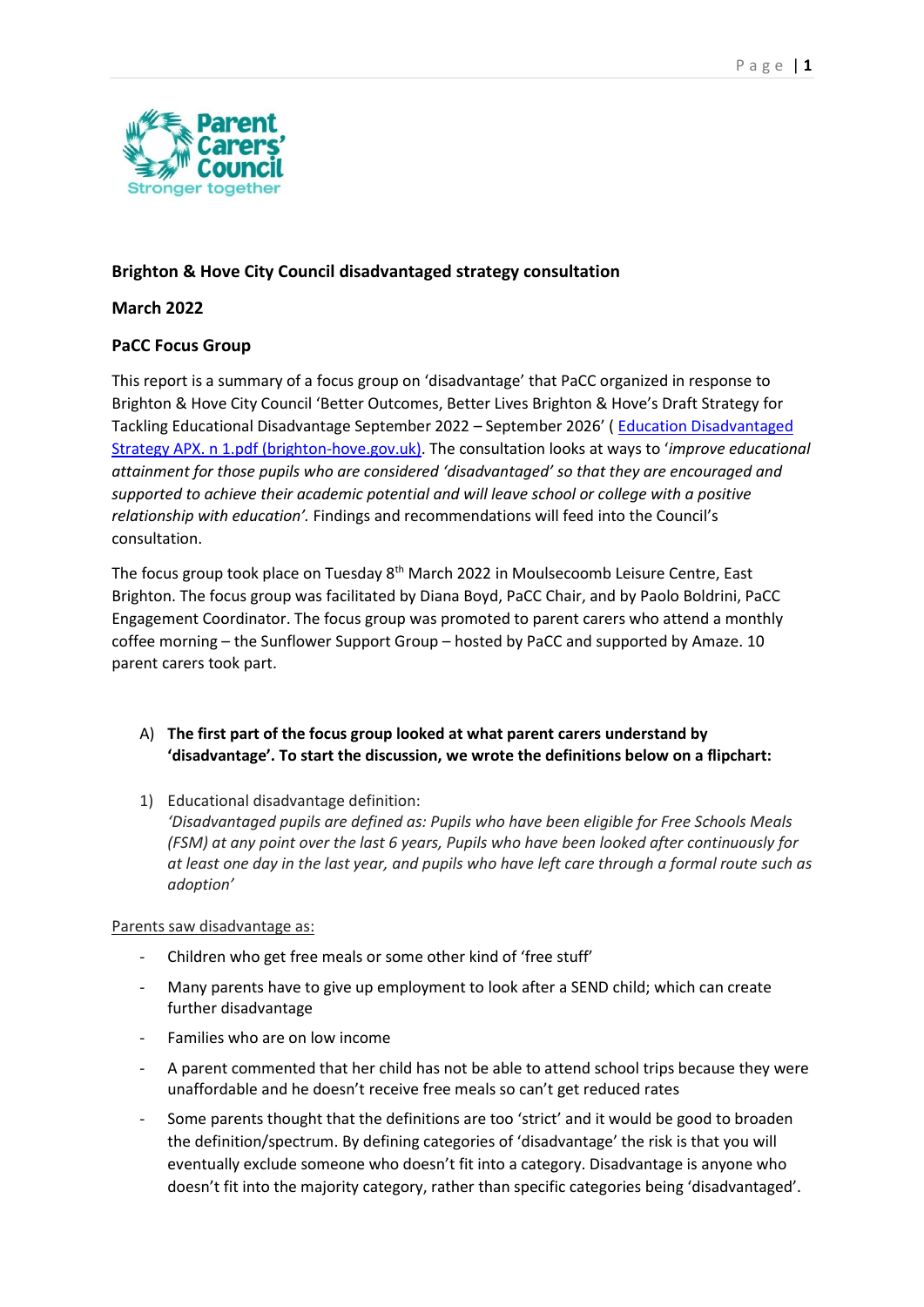Therefore, if it non-disadvantaged was a circle, the disadvantaged are those who are outside the circle because the 'mainstream' offer doesn't cater for them. Those on the 'margins'.

- *2)* Brighton & Hove Early Years Strategy (currently being reviewed) definition: *'The agreed definition of those at risk of disadvantage for Brighton & Hove is children who:*
- *live in workless families (eligible for free childcare at age two and the early years pupil premium at age three)*
- *live in low-income working families (eligible for free childcare at age two)*
- *have SEND including those in receipt of disability living allowance (DLA) (eligible for free childcare at age two and the disability access fund (DAF) at age three)*
- *are looked after or adopted (eligible for free childcare at age two and the early years pupil premium at age three)*
- *have English as an additional language*
- *are from black and minority ethnic groups*
- *live in vulnerable families, including children: with teenage parents; who suffer neglect; with parents who have poor mental health, learning disabilities, substance misuse, subject to domestic violence ; live in emergency housing and/or with a child in need or child protection plan'*

#### Parents commented:

- A minoritised ethnic parent didn't think BAME should be included as a disadvantage because not all families are disadvantaged because of their ethnicity. It was suggested that this could be reworded to something like 'disadvantage because of racism' to focus on racism rather than being in a specific group.
- Another parent added that she objected to being called disadvantaged because her child is on FSM "that's offensive"
- Disadvantage shouldn't be seen as only negative like a failure; it could be because of circumstances you can't control. We shouldn't make assumptions
- Use neurodiverse instead of SEND though another parent pointed out that not all children with SEND are neurodivergent
- Disadvantage should include mental health and anxiety on the list but could be more explicit
- To add parents with physical disabilities and long-term conditions and parents with nonvisible disabilities and mental health issues
- Disadvantaged people shouldn't be seen as "outsiders" or 'on the margins'; if nondisadvantage was a 'circle', the disadvantaged are those who are left outside of the circle. The focus group participants pointed out that what is needed is for everyone to be inside the circle.

-

What does contribute to disadvantage:

- Lack of opportunities
- Financial barriers
- No social housing available, or housing department not understanding the needs of your child or listening to you
- High rent
- Unaffordable child minding we can't go out and meet other people because of lack of respite
- Not being listened to

How the current system works:

- Assumptions made by people about others, e.g. not working/on benefits/scroungers.
- Describing people as disadvantage feels very patronising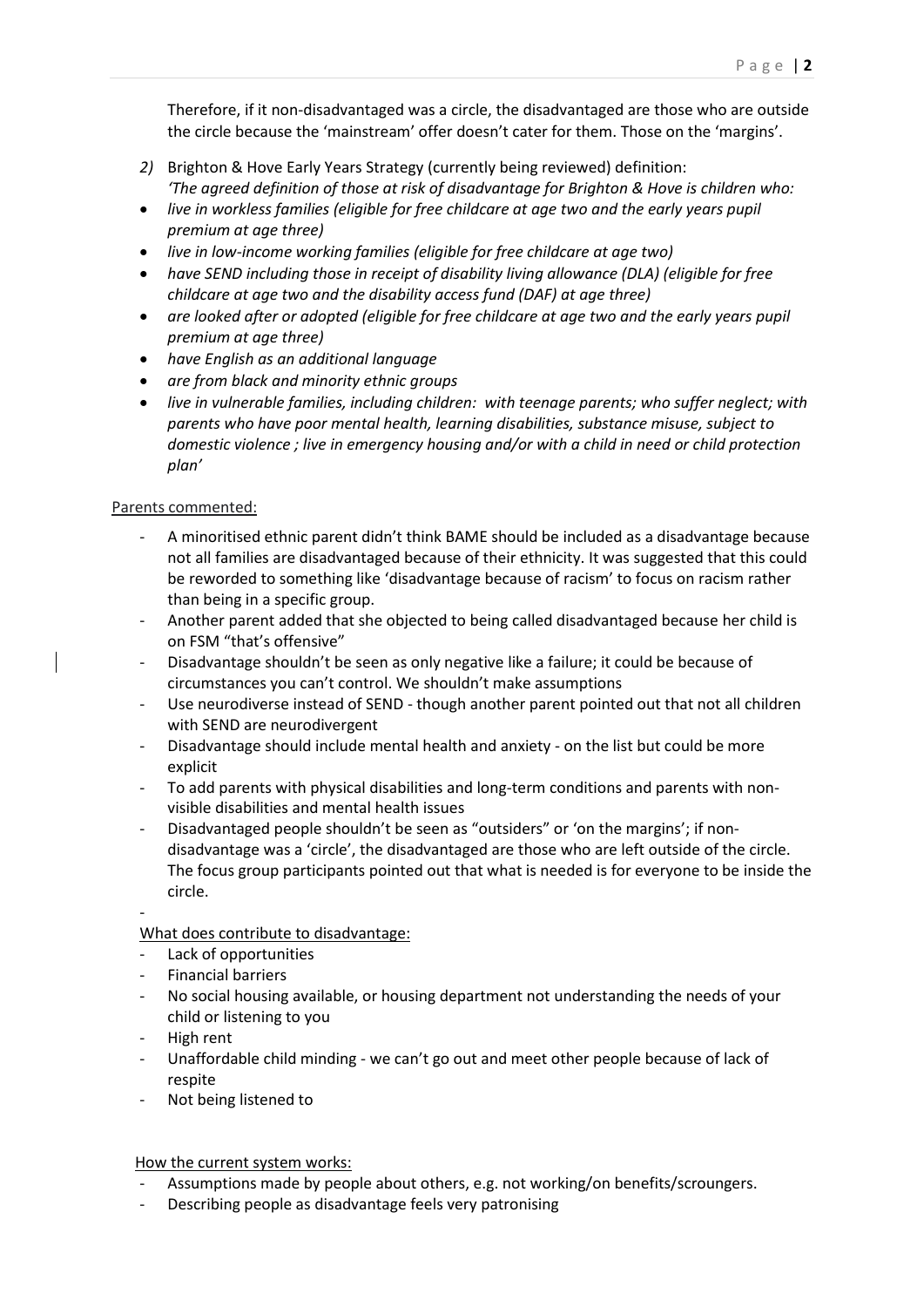- The whole system is set up to work with children who fit the idea of 'normal'. SEND kids experience exclusion and disadvantage all the time because they don't 'fit in'. We need more awareness at every level and the system needs to work for everyone
- Some parents are asked to attend courses which sometimes feels like 'be better, adapt to the system' / 'change and adapt to other people'
- Some people see "disadvantage" like a stigma

#### Suggestions:

- Having SEND can also be an advantage, e.g. because they spend more time with their parents
- Carers and parents should be valued more; some carers end on low income because the job they do that is not valued
- Planning for the future: there is no vision of the future for our children with SEND, so schools and services are not working towards that. Other children have a vision for what their future will look like, a job or higher education, etc.
- Education needs to reflect children's different needs life skills as well as curriculum and the child needs to be happy
- Better adaptation of services: some services are not geared towards children with additional need, and this can have long-term impacts, e.g. if a child has a bad experience with health services, he/she doesn't want go back

#### **∞∞∞∞∞∞∞∞∞∞∞∞∞∞**

**B) For the second part of the focus group a short multiple choices questionnaire was handed out to parents attending the focus group who were able to 'tick' more than one 'area'. To the question -** *'In which areas do you think your child with SEND faces more disadvantage than other CYP?' -* **parent carers responded:**

78% Physical health

89% Mental health

89% Education

100% Making friendships/building peer network

100% Accessing leisure opportunities

78% Accessing therapies – Physiotherapy, OT, SALT

Other – tell us more:

-

- Mental health: all the factors which have a negative impact on  $MH$  educational system/lack of leisure opportunities/lack of friendships/access to therapies
- Communication: being understood
- Accommodation: lack of it and not been fully accessible for SEND families
- Stigma: because of SEND/barriers
- Childcare: especially for single parents so they can create new families/relationship structure, get out of isolation and take part in life. Trained childminders aren't affordable; untrained babysitters find it hard to deal with the child behaviour at bedtime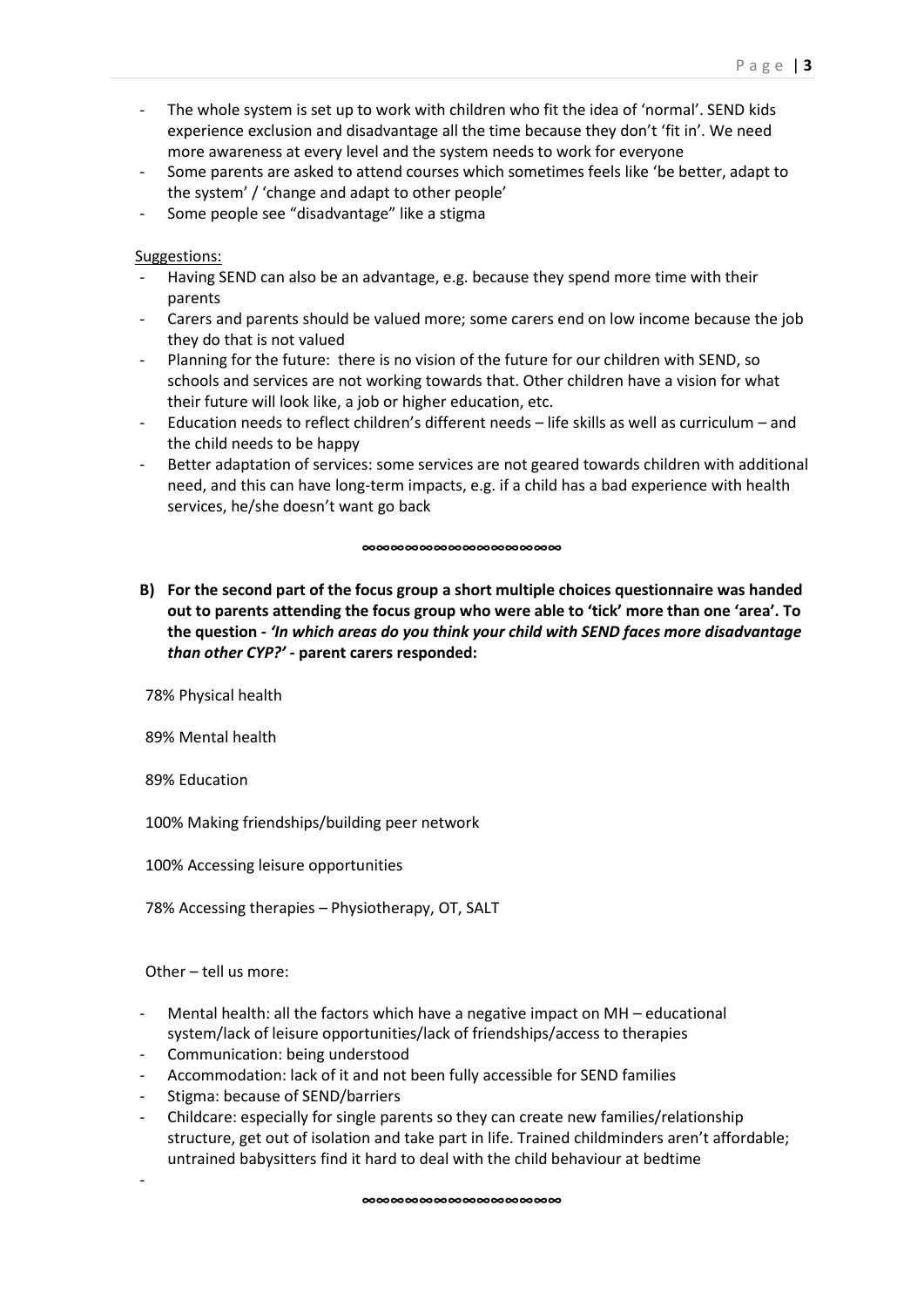**C) The third part of the focus group looked at what parent carers would like to be able to access/what does need to change/ improve for SEND families at risk of disadvantage. Parents suggested:** 

#### Services:

- To be creative, they haven't tried everything yet. Services reflect what the Council can offer, rather than being creative
- More eligibility for services, e.g. respite
- Pandemic made the child more dependent on parents which increased disadvantages, e.g. child not trusting anyone anymore
- parents who look like they are managing don't get any support

#### General:

- Cheaper IT equipment (during the pandemic some families struggled to buy everything that the kids needed)
- Better understanding of SEND children and how they appear to cope and the barriers they are facing
- A benefits system that takes into consideration how challenging and costly it is to look after SEND children
- Pool of people parents can contact for help
- More support and friends

#### Schools:

- Provide school uniforms/agree dress code without targeting children who don't follow it, and avoiding stigma
- Make schools more friendly towards kids with additional needs
- Small groups/separate groups/short sessions/nurturing session in the class for everyone to avoid stigma. This can be done even without equipment
- Support and opportunities for child during school holidays

## Social Care:

More respite and for those who can't get it at the moment

#### Housing:

Better housing that is SEND child friendly: currently often not suitable for SEND families. A parent described how she has to supervise her child all the time because the housing department is not linked to SEND – their needs aren't understood, so the front garden isn't safe.

#### **∞∞∞∞∞∞∞∞∞∞∞∞∞∞**

# **D) For the final part of the focus group, we asked parent carers what works well for SEND families at risk of disadvantage at the moment. Parents feedback:**

- Accessing groups, meeting other parents and getting some emotional help (like this coffee morning); be able to express and communicate, it helps to calm down and relax
- Practical help; clear information and people to help you